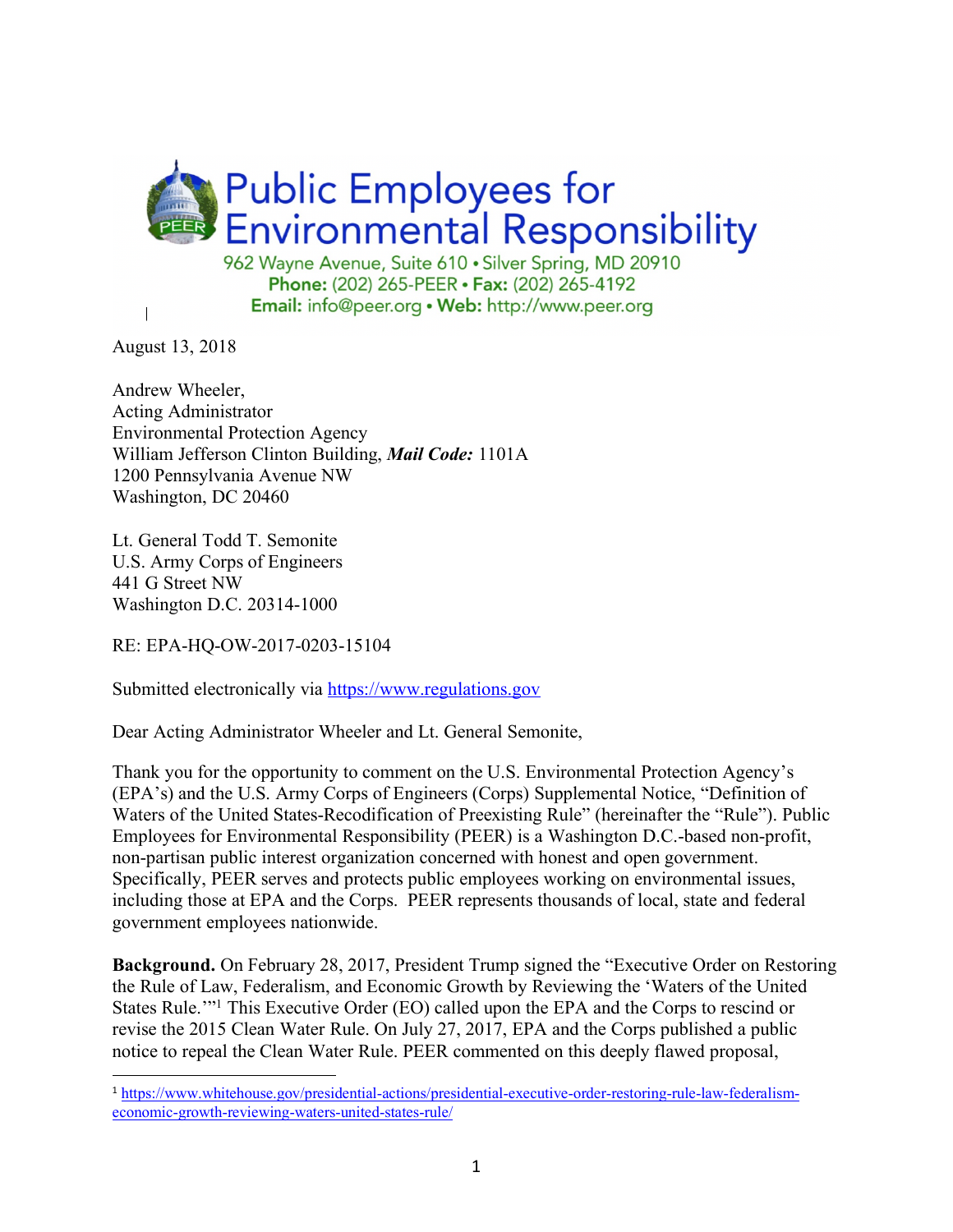pointing out that EPA and the Corps zeroed out the benefits associated with wetland protection due to alleged "uncertainty" associated with past economic studies of the public's willingness to pay to retain wetlands.2 Upon receiving a plethora of comments on this faulty proposal, the agencies appear to have realized their legal vulnerability, and decided to hedge their bets by postponing the applicability of the 2015 Rule. On February 6, 2018, the agencies issued a Final Rule delaying the "applicability date" of the 2015 Clean Water Rule to 2020.<sup>3</sup> On July 12, 2018, the agencies published a Supplemental Notice, allegedly to support and clarify their earlier proposal to repeal the 2015 Clean Water Rule.

Because the agencies did not change any of the information presented in their July 27, 2017 proposed rule to repeal the 2015 Clean Water Rule, all of our comments still stand; please see our letter, attached, and incorporate those comments.<sup>4</sup> However, the proposed Supplemental Notice that is before is today raises additional serious concerns. Our specific comments on this are set forth below.

## **The agencies are rejecting the science behind the Connectivity report without any**

**justification.** In 2015, EPA's Office of Research and Development (ORD) released the report *Connectivity of Streams and Wetlands to Downstream Waters: A Review and Synthesis of the Scientific Evidence*<sup>5</sup> (the Connectivity Report). This comprehensive report reviewed 1,200+ peerreviewed publications and summarized current scientific understanding about the connectivity and mechanisms by which streams and wetlands affect the physical, chemical, and biological integrity of downstream waters. Specifically, the report focused on the ways small, intermittent, and ephemeral streams, nontidal wetlands, and other waters affect larger waters such as rivers, lakes, and estuaries. The report concluded, in part, that, "open waters that together form river networks are clearly connected to downstream waters in ways that profoundly influence downstream water integrity … the evidence for connectivity and downstream effects of ephemeral streams was strong and compelling…"6

Trump's EPA and Corps are now reversing themselves and claiming that:

[t]he agencies now believe that they previously placed too much emphasis on the information and conclusions of the Connectivity Report when setting jurisdictional lines in the 2015 Rule, relying on its environmental conclusions in place of interpreting the

 $6$  Id. at ES-7

 <sup>2</sup> https://www.peer.org/news/news-releases/pruitt%E2%80%99s-massive-wetlands-shell-game.html

<sup>&</sup>lt;sup>3</sup> 83 FR 5200; note that the agencies were sued for this action due to an alleged violation of the Administrative Procedure Act, 5 U.S.C. § 706(2)(A)

<sup>4</sup> https://www.peer.org/assets/docs/9-27%20WOTUS%20Step1Ltr%20FINAL.pdf

 $<sup>5</sup>$  U.S. EPA. Connectivity of Streams and Wetlands to Downstream Waters: A Review and Synthesis of the</sup> Scientific Evidence (Final Report). U.S. Environmental Protection Agency, Washington, DC, EPA/600/R-14/475F, 2015.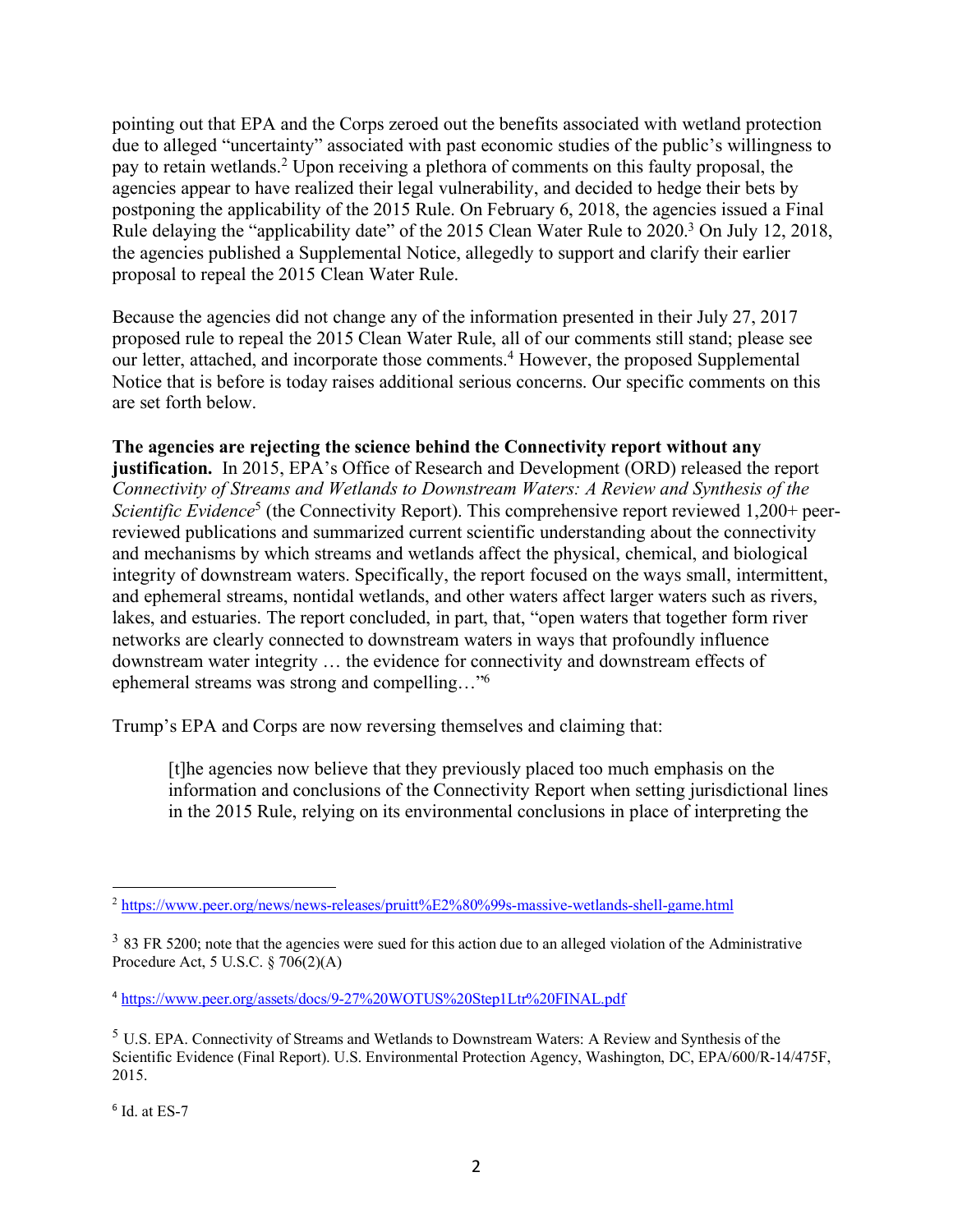statutory text and other indicia of Congressional intent to ensure that the agencies' regulations comport with their statutory authority to regulate.7

Traditionally, EPA, the Corps, and other agencies rely on both science and congressional intent when they propose regulations. In fact, many environmental laws and EOs require that EPA utilize best available scientific data. However, when the language of the statute, congressional intent, and case law leave room for interpretation, the agencies must use science to clarify and guide policies and new regulations. The 2015 Clean Water Rule relied on an exhaustive review of all peer-reviewed scientific literature, and properly concluded which wetlands and waters have a significant effect on the chemical, physical, and biological integrity of navigable waters. In fact, the U.S. Supreme Court has held that federal agencies may assert jurisdiction over certain waters so long as "it is reasonable . . . to conclude that, in the majority of cases," the category of waters has "significant effects on water quality and the aquatic ecosystem..."<sup>8</sup>

However, today we have the agencies claiming that they placed "too much emphasis" on the science. They provide no scientific basis for challenging the Connectivity Report, no reasons as to why the Connectivity Report is flawed, and no new peer-reviewed studies. Instead, they claim that this compelling science should be tempered by a somewhat vague statute and ambiguous case law. The rejection of the best available science for no reason other than it is "too much" is arbitrary and capricious.

**The estimated extent of increased jurisdiction over waters of the United States under the 2015 Clean Water Rule is correct.** The Supplemental Notice expresses concern that "the 2015 Rule significantly expanded jurisdiction over the preexisting regulatory program."9 There are two problems with this concern. First, the Clean Water Act's objective is to restore and maintain the chemical, physical, and biological integrity of the nation's waters by preventing point and nonpoint pollution sources. The Act prohibits the discharge of pollutants into navigable waterways without a permit. Navigable waters are defined as waters of the United States (WOTUS). Over the years, guidance and policies based on science, together with case law, have dictated the definition of WOTUS. If peer-reviewed scientific studies tell us that the definition of WOTUS must be expanded to protect the chemical, physical, and biological integrity of the nation's waters, then jurisdiction should be expanded. In other words, nowhere in the statute is there a limit on what percentage of waters can be jurisdictional. The degree to which scientific analysis increases agencies' jurisdiction is a public relations issue, not a scientific or legal one. An analogous situation would be where EPA determines, through reviews of new peer-reviewed science, that the regulatory limit for a contaminant in drinking water needs to be decreased to protect human health. The percent decrease is not a factor that is considered in promulgating the new regulation.

 $\overline{a}$ 

<sup>7</sup> 83 FR 32241

<sup>8</sup> United States v. Riverside Bayview Homes, Inc., 474 U.S. 121, 135 n.9 (1985).

<sup>9</sup> 83 FR 32238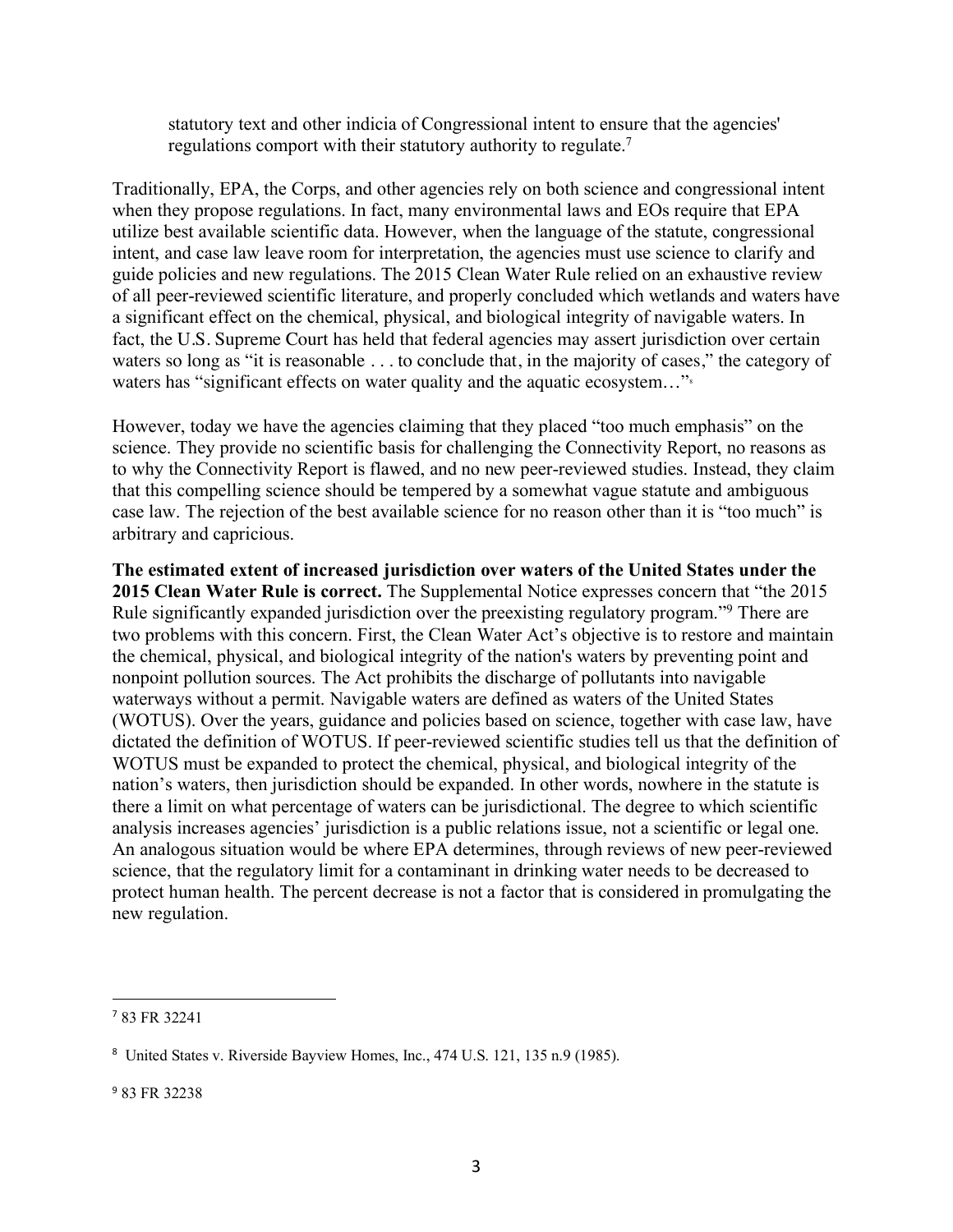Second, the Supplemental Notice argues that the previous estimate of a 2.84 to 4.65% increase in jurisdiction over streams, rivers, wetlands, and other waters due to application of the 2015 Clean Water Rule was incorrect. Instead, the Notice examines *one* category of waters that would become jurisdictional under the 2015 Clean Water Rule, claiming that 34.5% of this "other waters category could become jurisdictional under the 2015 Rule.<sup>"10</sup> By cherry picking the data, the agencies are artificially inflating the estimate of increased jurisdiction. PEER can think of no reason to do this other than to scare people into opposing the 2015 Clean Water Rule. It is worth noting that the draft language we have seen thus far on Step 2 – redefining WOTUS – would *decrease* jurisdiction by as much as 60 to 90% of wetlands and waters across the United States. Given the importance of wetlands and waters to flood control, water purification, groundwater recharge, and fish and wildlife habitat, this is far more alarming than any slight increase in jurisdiction.

**The 2015 Clean Water Rule is not generating confusion.** The Supplemental Notice claims that "the 2015 Rule is creating significant confusion and uncertainty for agency staff, regulated entities, states, tribes, local governments, and the public, particularly in view of court decisions that have cast doubt on the legal viability of the rule,"11 and thus, the Rule should be repealed permanently. The 2015 Clean Water Rule was enacted in order to provide more certainty in light of confusing court decisions; however, it was never given a chance to operate. The Supplemental Notice also states, "The 2015 Rule was in effect in only 37 States for about six weeks between the 2015 Rule's effective date and the Sixth Circuit's October 9, 2015 nationwide stay order."12 Are the agencies alleging that all this confusion stemmed from a rule that was in effect for six weeks in 37 states? The Supplemental Notice also posits that the current regulations are "familiar, if imperfect,"13 and "the agencies and regulated public have significant experience operating under the longstanding regulations…"14 which is why the 2015 Rule should be repealed.

Keeping a scientifically invalid rule because it is familiar and because the agencies and public have significant experience with it is non-sensical. Federal agencies issue new rules every day, and people cope. EPA's mission is to protect human health and the environment, not to ensure that people keep familiar rules that put them at risk.

Moreover, if avoiding confusion and sticking with the familiar are some of the agencies' priorities, how can they justify redefining WOTUS entirely in Step 2 of this process? Will this new definition *not* cause confusion and be unfamiliar?

Finally, the Supplemental Notice states that:

- <sup>11</sup> 83 FR 32228
- <sup>12</sup> 83 FR 32250
- $13 \mathrm{Id}$

 $\overline{a}$ 

 $14$  Id.

<sup>10</sup> 83 FR 32244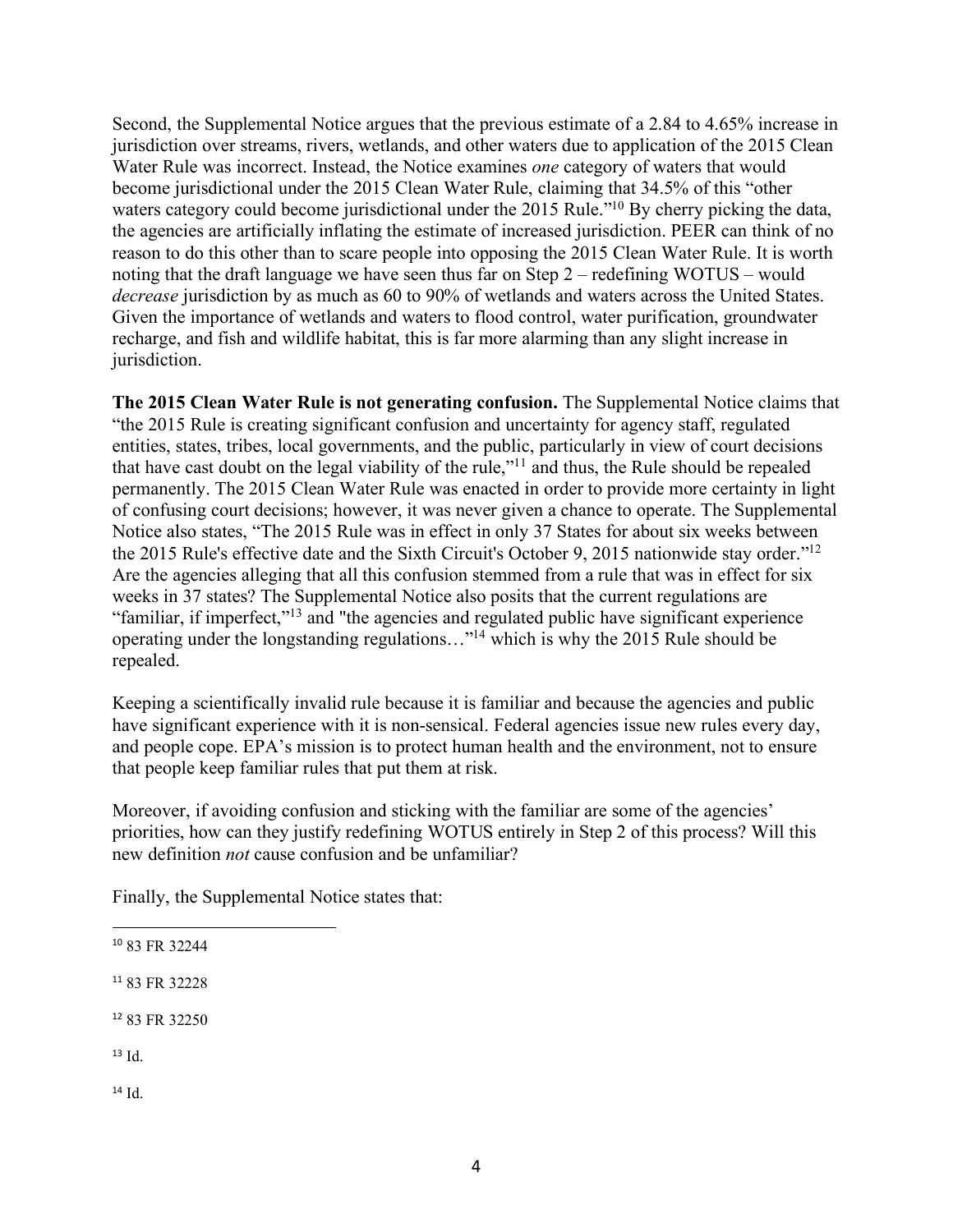The agencies received more than 685,000 comments on the NPRM from a broad spectrum of interested parties. *The agencies are continuing to review those extensive comments.* Some commenters expressed support for the agencies' proposal to repeal the 2015 Rule, stating, among other things, that the 2015 Rule exceeds the agencies' statutory authority. Other commenters opposed the proposal, stating, among other things, that repealing the 2015 Rule will increase regulatory uncertainty and adversely impact water quality<sup>15</sup> (emphasis added).

The agencies are admitting that they have not yet read the comments, and yet also claim that there is widespread confusion. It is unclear whether this alleged confusion is due to the Rule itself, or the convoluted process that the agencies themselves have initiated:

Because some commenters interpreted the NPRM as restricting their ability to comment on the legal and policy reasons for or against the repeal of the 2015 Rule while others submitted comments addressing these topics, the agencies wish to make clear that comments on that subject are solicited. Additionally, some commenters appeared to be confused by whether the agencies proposed a temporary or interim, as opposed to a permanent, repeal of the 2015 Rule.16

Regardless, PEER urges the agencies to rescind this Supplemental Notice and the proposed repeal until it has some valid, scientifically-based reasons to make a change.

**The proposed repeal of the 2015 Clean Water Rule and this Supplemental Notice fail to meet legal standards.** The July 27, 2017 proposed repeal of the 2015 Clean Water Rule fails to meet the legal standard necessary to justify the repeal. Specifically, as the Supplemental Notice states, **"**The Supreme Court has made clear that '[a]gencies are free to change their existing policies as long as they provide a reasoned explanation for the change…'"17 The July 2017 proposal did not give a reasoned explanation based on changes in circumstance or changes in statutory interpretation or policy judgment. In fact, there are changes in circumstance that should be taken into account, but these changed circumstances would argue for being *more* protective of wetlands and waters, not less. For example, since the 2015 Clean Water Rule was enacted, scientists are finding that climate change presents increased risks of gastrointestinal illness to small rural groundwater municipalities without drinking water treatment.<sup>18</sup> If the agencies are alleging that they have a changed policy judgment that warrant this repeal, this judgment should be explained, and it must be balanced with additional science in light of hastening climate change and the impact on drinking water. As PEER noted in our letter on the original proposal to

<sup>17</sup> 83 FR 32231

 $\overline{a}$ <sup>15</sup> 83 FR 32230

 $16$  Id.

<sup>18</sup> See, e.g., Uejio, C. K., M. Christenson, C. Moran, M. Gorelick, *Drinking-water treatment, climate change, and childhood gastrointestinal illness projections for northern Wisconsin (USA) communities drinking untreated groundwater,* Hydrogeology Journal 25(4), pp. 969-979, (2017)